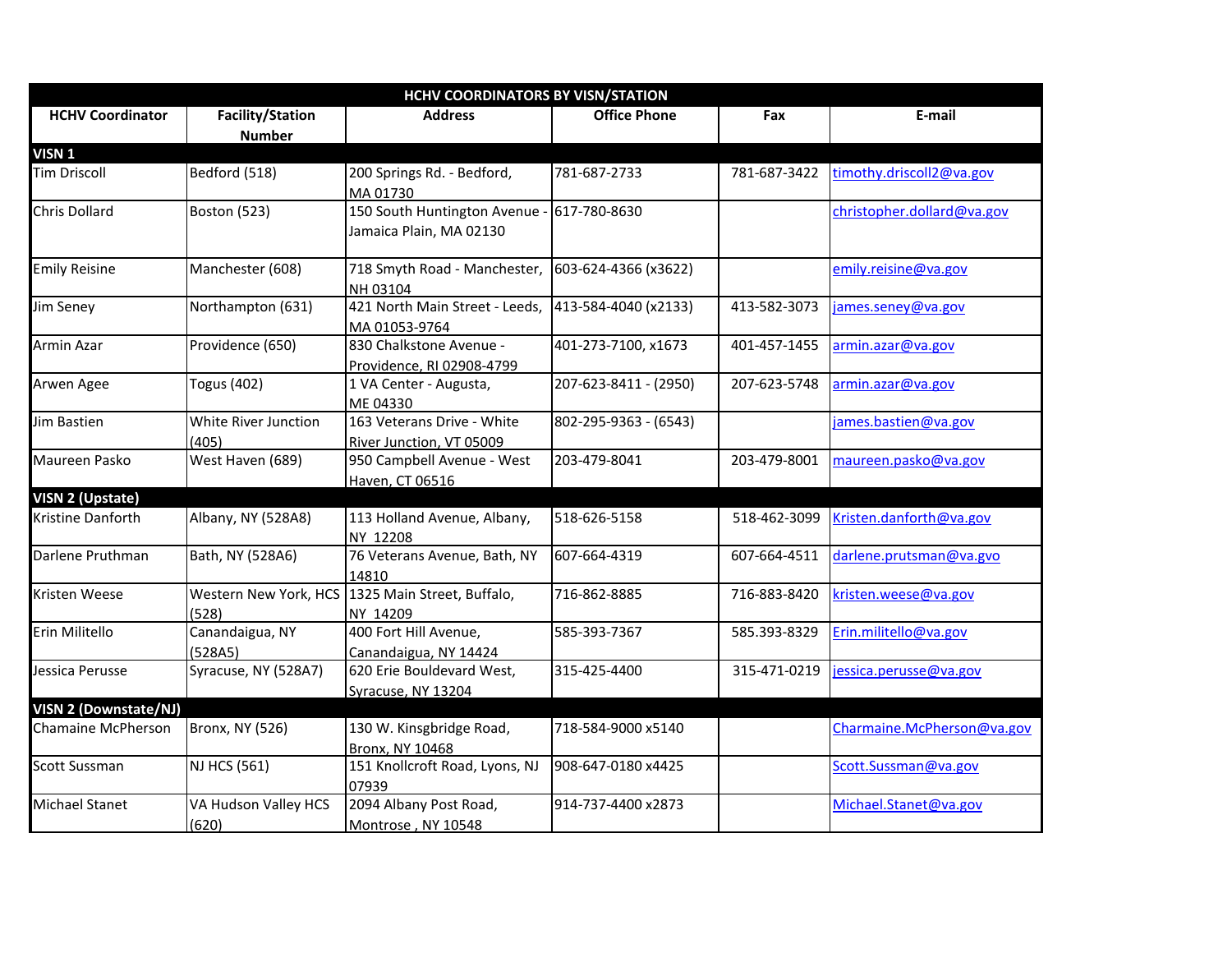| <b>HCHV Coordinator</b>                    | <b>Facility/Station</b><br><b>Number</b> | <b>Address</b>                                                 | <b>Office Phone</b>    | Fax            | E-mail                               |
|--------------------------------------------|------------------------------------------|----------------------------------------------------------------|------------------------|----------------|--------------------------------------|
| <b>Ruth Batista</b>                        | NY Harbor HCS (630)                      | 423 E. 23rd St., New York, NY<br>10010                         | 212-686-7500 x5104     |                | Ruth.Batista@va.gov                  |
| Cristina Balbo                             | Northport (632)                          | 79 Middleville Road, Northport, 631-261-4400 x7565<br>NY 11768 |                        |                | Cristina.Balbo@va.gov                |
| VISN <sub>4</sub>                          |                                          |                                                                |                        |                |                                      |
| Ryan Poulsen                               | Wilmington VAMC (460) 1601 Kirkwood Hwy, |                                                                | 302-994-2511 x 2445    | 302-633-5453   | Ryan.Poulsen@va.gov                  |
| <b>Bethany Farabaugh</b>                   | Altoona VAMC (503)                       | 2907 Pleasant Valley Blvd                                      | 814-943-8164 x 8526    | 814-940-7885   | bethany.farabaugh@va.gov             |
| Michael A. Clark                           | Butler VAMC (529);                       | 325 New Castle Road                                            | 724-287-4781 ext. 4437 | 724-285-2725   | michael.clark1@va.gov                |
| Jerome Sturm                               | Coatesville VAMC (542)                   | 1400 Blackhorse Hill Rd.                                       | 610-384-7711           | 610-466-2272   | Jerome.sturm@va.gov                  |
| Laryssa Stolar                             | Erie (563)                               | 135 East 38th Street                                           | 814-860-2481           | 814-860-2947   | laryssa.stolar@va.gov                |
| Keisha Kerr                                | Lebanon VAMC (595                        | 1700 South Lincoln Ave                                         | 717-272-661            | 717-228-6001   | keisha.kerr@va.gov                   |
| Chasity Gary                               | Phildadelphia VAMC<br>(642)              | 3900 Woodland Avenue                                           | 215-823-5800 x 5481    | 215-823-4558   | chasity.gary@va.gov                  |
| Mary Frances Pilarski,                     | Pittsburgh VAMC (646)                    | 1010 Delafield Road, Veterans                                  | 412-822-1272           | 412-822-1289   | Mary.pilarski@va.gov                 |
| <b>HCHV Coor</b><br>Crystal Arcarese, LCSW | Wilkes Barre VAMC<br>(693)               | <b>Recovery Center</b><br>1111 East End Blvd                   | 570-824-3521 x 7742    | 570-821-7299   | crystal.arcarese@va.gov              |
| VISN <sub>5</sub>                          |                                          |                                                                |                        |                |                                      |
| Craig Cook                                 | Baltimore HCS (512)                      | 10 North Greene St Baltimore                                   | (410) 637-1342         |                | Craig.Cook@va.gov                    |
| <b>HCHV Coord/staff</b>                    | Beckley (517)                            | 200 Veterans Ave.                                              | (304) 255-2121 X4480   | (304) 255-2431 |                                      |
| Amber Brunetti                             | Clarksburg (540)                         | 1 Medical Center Drive                                         | (304) 623-3461 X2068   |                | (304) 626-7726 Amber.Brunetti@va.gov |
| Kevin Morton                               | Washington DC (688)                      | 50 Irving Street NW                                            | (202)745-8000          | (202)745-8169  | Kevin.Morton@va.gov                  |
| LeeAnn Bills                               | Huntington (581)                         | 1540 Spring Valley Drive                                       | (304) 429-6755 X3711   | (304) 429-7534 | LeeAnn.Bills@va.gov                  |
| <b>Amy Bayliss</b>                         | Martinsburg(613)                         | Charles Town Road -rt 9                                        | (304) 263-0811 X384    |                | Amy.Bayliss@va.gov                   |
| VISN <sub>6</sub>                          |                                          |                                                                |                        |                |                                      |
| Martha Chick-Ebey                          | Hampton (590)                            | VAMC 100 Emancipation Dr                                       | (757) 722-9961 X1285   |                | Martha.Chick@va.gov                  |
| Robert Williamson                          | Durham (558)                             | 508 Fulton St. Durham                                          | (919)286-0411 X6974    | (919) 416-5834 | Robert. Williamson4@va.gov           |
| <b>HCHV Coord/staff</b>                    | Fayetteville (565)                       | 2300 Ramsey St.                                                | (910)488-2120 X7995    | (910) 822-7957 |                                      |
| <b>HCHV Coord/Staff</b>                    | Asheville (637)                          | VAMC 1100 Tunnell Rd                                           | (828)298-7911 X15506   | (828) 299-5804 |                                      |
| <b>HCHV Coord/staff</b>                    | Richmond (652)                           | 1201 Broad Rock Road                                           | (804) 675-5760         | (804) 675-5678 |                                      |
| Tanyia Jones                               | Salem (658)                              | VAMC 1970 Roanoke Blvd                                         | (540)982-2463 X3936    | (504)224-1932  | Tanyia.Jones@va.gov                  |
| Jennifer Herb                              | Salisbury (659)                          | VAMC 1601 Brenner Ave                                          | (704) 638-9000 X6271   | (704) 638-3329 | Jennifer.Herb@va.gov                 |
| VISN <sub>7</sub>                          |                                          |                                                                |                        |                |                                      |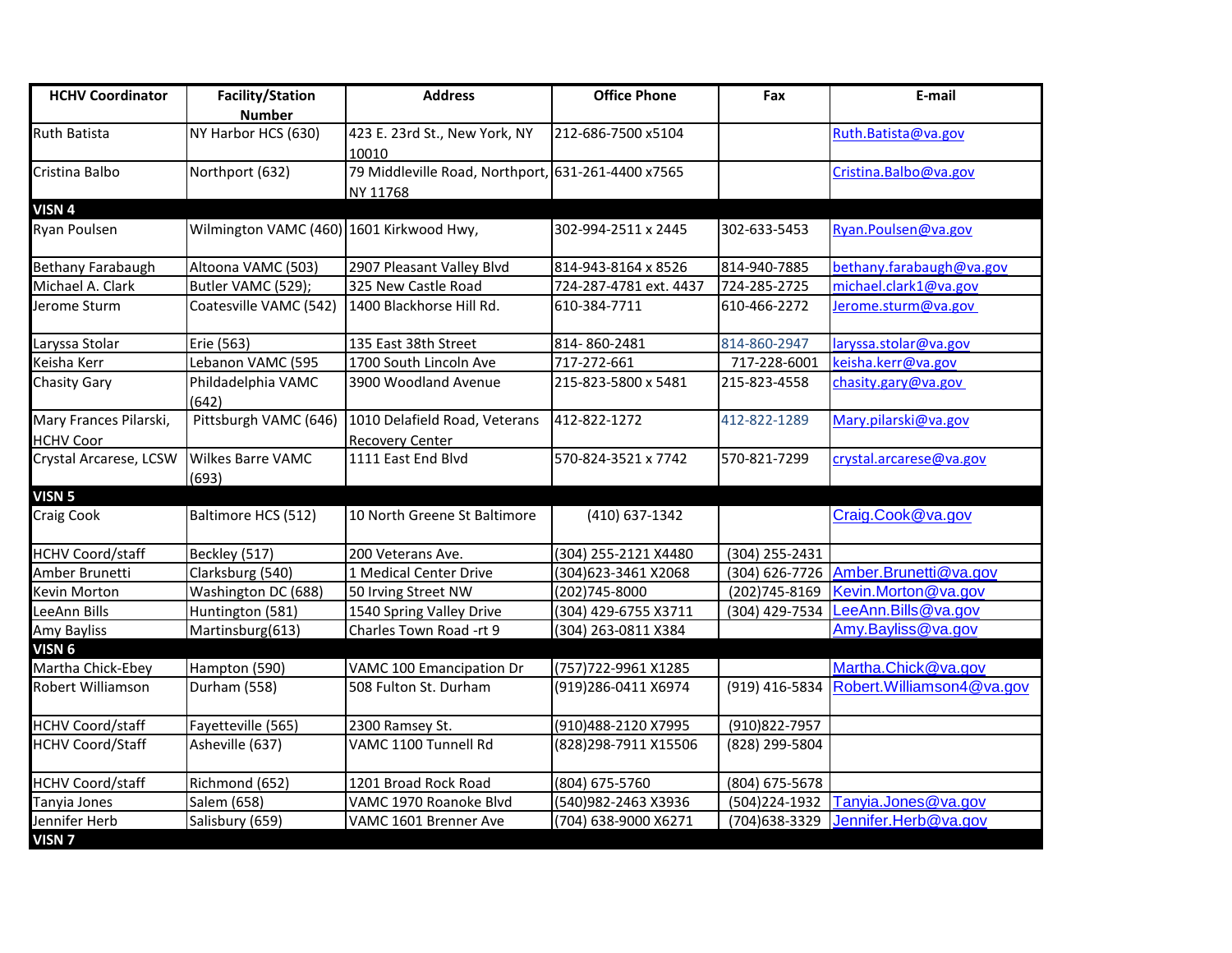| <b>HCHV Coordinator</b>             | <b>Facility/Station</b>                    | <b>Address</b>                  | <b>Office Phone</b>    | Fax            | E-mail                   |
|-------------------------------------|--------------------------------------------|---------------------------------|------------------------|----------------|--------------------------|
|                                     | <b>Number</b>                              |                                 |                        |                |                          |
| <b>April Edwards</b>                | Atlanta (508)                              | 1701 Hardee Ave., SW            | (404) 321-6111 X2412   |                | April.Edwards@va.gov     |
| Mary Cunningham                     | Augusta (509)                              | 1 Freedom Way                   | (706) 733-0188 x6391   |                | Mary.Cunningham3@va.gov  |
| Willie Fields                       | Birmingham (521)                           | 700 S. 19th Street              | (205) 933-8101 X6751   | 205-939-4585   | Willie.Fields@va.gov     |
| Linda Williams                      | Charleston (534)                           | 109 Bee Street                  | (843) 789-7953         | 843-789-6961   | Linda. Williams@va.gov   |
| <b>Sherry Martell</b>               | Columbia (544)                             | 6439 Garners Ferry Road         | (864) 299-1600 x7887   |                | Sherry.Martell@va.gov    |
| Nicole Sanders                      | <b>Dublin (557)</b>                        | 1826 Veterans Blvd.             | (478) 272-1210 X2122   |                | Nicole.sanders3@va.gov   |
| Springe Love                        | <b>CAVHCS (619)</b>                        | 2400 Hospital Rd.               | (334) 725-2838 x2838   |                | springe.love3@va.gov     |
| Cristina Rice (Acting)              | <b>TVAMC (679)</b>                         | 3701 Loop Rd                    | (205) 554-2000 x4403   |                | Cristina.Rice@va.gov     |
| VISN <sub>8</sub>                   |                                            |                                 |                        |                |                          |
| Jennifer Sprague                    | Bay Pines (516)                            | VAMC PO Box 5005                | (727)398-6661 X7191    | (727)319-1264  | Jennifer.Sprague2@va.gov |
| Beth Wolfsohn                       | Miami (546)                                | VAMC 1492 Flagler St            | (305)541-5864 X2513    | (305)541-8614  | Beth.Wolfsohn@va.gov     |
| Kerri Boyd                          | West Palm Beach (548)                      | VAMC 7305 N. Military Trail     | (561) 422-7223         | (561)422-6857  | Kerri.Boyd@va.gov        |
| Vianne Marchese                     | Gainesville (573)                          | 1002 NW 23rd Ave.               | (352)379-7461          | (352)416-0598  | Vianne.Marchese@va.gov   |
| Daniel Aponte-Ramos                 | San Juan (672)                             | 10 Casia Street                 | (787)641-7582 X12327   | (787) 641-4398 | Daniel.Aponte-           |
|                                     |                                            |                                 |                        |                | Ramos@va.gov             |
| <b>Harry McCurdy</b>                | Tampa (675)                                | 10770 N 46th St. Suite C100     | (813)903-4477          | (813) 228-2857 | Harry.McCurdy@va.gov     |
| Ken Mueller                         | Orlando (675)                              | Brevard VA Outpt Clinic 2900    | (321)397-6609          | (407) 646 4449 | Kenneth.Mueller@va.gov   |
|                                     |                                            | Veterans Way                    |                        |                |                          |
| VISN <sub>9</sub>                   |                                            |                                 |                        |                |                          |
|                                     |                                            | 2250 Leestown Road,             |                        |                |                          |
| Stephanie Gibson                    | Lexington (596)                            | Lexington, KY 40511             | 859-233-4511x3455      | 859-281-3867   | stephanie.gibson2@va.gov |
|                                     |                                            | 800 Zorn Avenue, Louisville, KY |                        |                |                          |
| Jamie Watts                         | Louisville (603)                           | 40206                           | 502-287-4176           | 502-449-1931   | jamie.watts3@va.gov      |
|                                     |                                            | 1030 Jefferson Avenue,          |                        |                |                          |
| Thomas Radford Morris Memphis (614) |                                            | Memphis TN 38104                | 901-523-8990x7112      | 901-725-0437   | thomas.morris@va.gov     |
|                                     |                                            | 1310 24th Avenue South,         |                        |                |                          |
| Dan Heim                            | Middle Tennessee (626) Nashville, TN 37212 |                                 | 615-873-6400           | n/a            | daniel.heim@va.gov       |
|                                     |                                            | Lamont & Veterans Way,          |                        |                |                          |
| Joan LePage                         | Mountain Home (621)                        | Mountain Home, TN 37684         | 423-926-1171x7910      | 423-979-2812   | joan.lepage@va.gov       |
| <b>VISN 10</b>                      |                                            |                                 |                        |                |                          |
| Naomi Nicastro                      | Northern Indiana (610)                     | 2121 Lake Ave.                  | 260-360-8387 ext 71662 | 260-421-1029   | naomi.nicastro2@va.gov   |
| Amy Coombs                          | Chillicothe VAMC (538)                     | 17273 State Rt 104              | (704) 773-1141         | (740) 772-7051 | Amy.Coombs@va.gov        |
| Sally R. Hammitt                    | Cincinnati VAMC (539)                      | 909 Vine Street                 | 513-977-6807           | 513-977-6836   | sally.hammitt@va.gov     |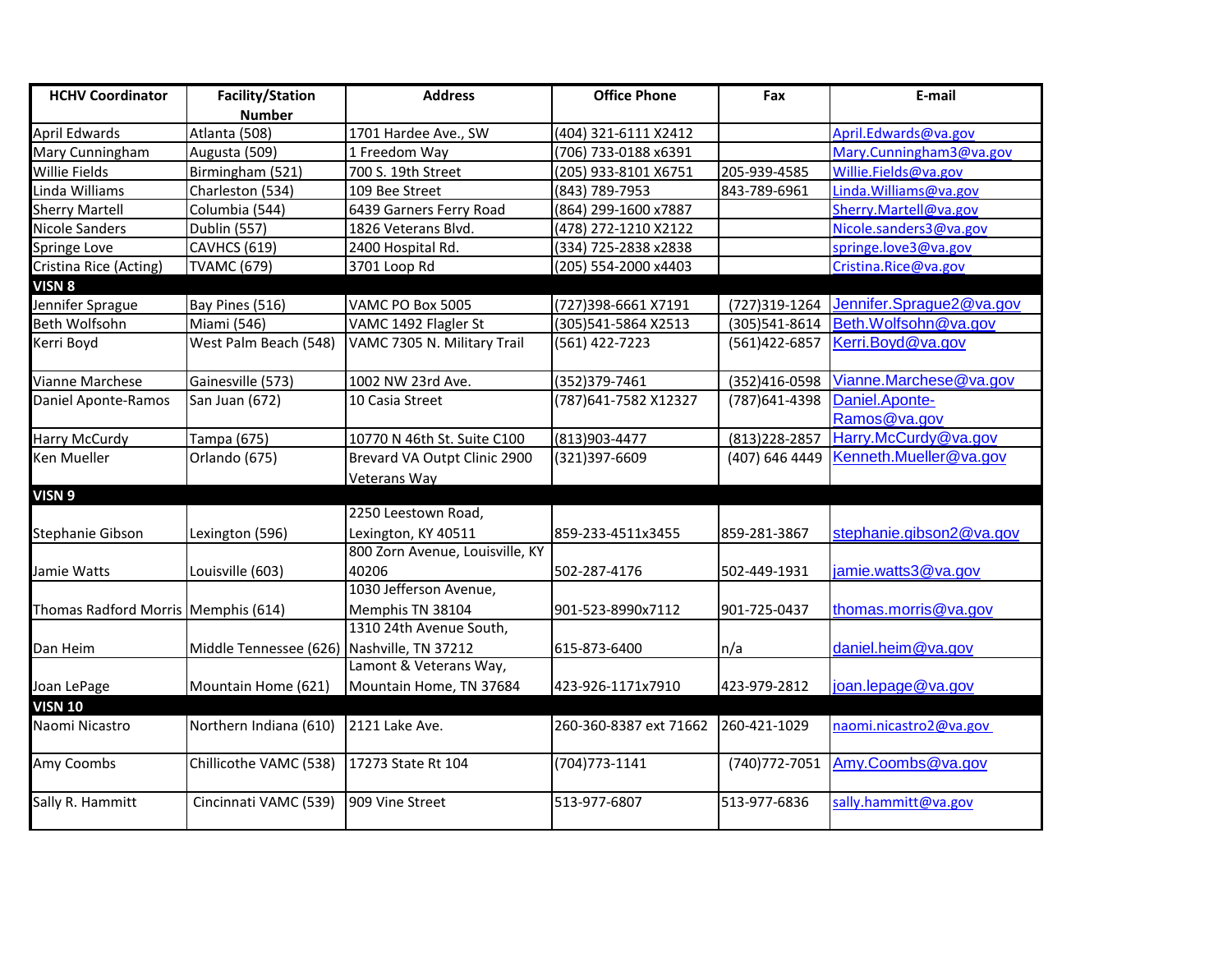| <b>HCHV Coordinator</b>                 | <b>Facility/Station</b><br><b>Number</b> | <b>Address</b>                                           | <b>Office Phone</b>             | Fax                               | E-mail                                     |
|-----------------------------------------|------------------------------------------|----------------------------------------------------------|---------------------------------|-----------------------------------|--------------------------------------------|
| Kathy Penman                            | Cleveland VAMC (541)                     | 7000 Euclid Ave, Suite 202                               | (216) 391-0264 x2028            | (216) 391-0265                    | Kathleen.Penman@va.gov                     |
| <b>Bobette Hart-Nelms</b>               | Dayton VAMC (552)                        | VAMC 4100 W 3rd St.                                      | (937) 268-6511 X1364            | (937) 267-5413                    | Bobette.Hart-Nelms@va.gov                  |
| Cheryl Lucas - Homeless<br>Coordinator  | Saginaw VAMC (655)                       | 4241 Barnard Road                                        | 989.497.2500 x11686             |                                   | Cheryl.Lucas@va.gov                        |
| <b>Bonnie Crawford</b>                  | Columbus VA (757)                        | 420 N. James Road                                        | 614-257-5985                    |                                   | bonnie.crawford@va.gov                     |
| <b>Shawn Dowling</b>                    | Ann Arbor VAMC (506)                     | 2215 Fuller Road 116C                                    | 734-845-5058                    | 419-724-4149                      | shawn.dowling@va.gov                       |
| Daleth C. Jean-Jules                    | <b>Battle Creek VAMC</b><br>(515)        | 5500 Armstrong Road                                      | (269) 966-5600 X31648           | (269) 223-5287                    | Daleth.Jean-Jules@va.gov                   |
| Patricia Wolschon                       | Detroit VAMC (553)                       | VAMC 4646 John R. Room<br>B1311                          | (313)576-1000 X64249            | (313) 576-1074                    | Patricia. Wolschon@va.gov                  |
| Deborah R. Walls                        | Indianapolis VAMC<br>(583)               | 1481 W 10th St., SW122 LMB                               | 317-988-1435                    | 317-988-5524                      | deborah.walls@va.gov                       |
| <b>VISN 12</b>                          |                                          |                                                          |                                 |                                   |                                            |
| <b>Corinne Donley</b>                   | Chicago (537)                            | 820 S. Damen, Chicago, IL 60612                          | (312) 569-5441                  | (312) 569-5588                    | corinne.donley@va.gov                      |
| Natalie Long                            | Danville (550)                           | 1900 E. Main St. Danville, IL 61832                      | (217) 554-5679                  | (217) 554-4379                    | natalie.long@va.gov                        |
| Meggan MacFarlane                       | <b>Hines (578)</b>                       | 5000 5th Ave, Mail Code 122,<br>Hines, IL 60141          | 708-202-4952                    | 708-202-4954                      | meggan.macfarlane@va.gov                   |
| Nicole Foster-Holdwick.<br><b>LMSW</b>  | Iron Mountain (585)                      | 1414 West Fair Avenue, Suite 285;<br>Marquette, MI 49855 | 906-221-4898                    | 906-226-5317                      | Nicole.Foster-Holdwick@va.gov              |
| <b>Barbara Gilbert</b>                  | Milwaukee (695)                          | 3330 W. Wells Street, Milwaukee,<br>WI 53208             | (414) 342-2224                  | (414) 342-2207                    | barbara.gilbert@va.gov                     |
| <b>VISN 15</b><br>Adam Coleman          | Marion VAMC (657A5)                      | 2401 West Main St                                        | 618-997-5311x54463              | 618-993-4172                      | adam.coleman2@va.gov                       |
| Melissa Gronau                          | Robert J. Dole VAMC -<br>Wichita (589A7) | 5500 E Kellogg Dr North                                  |                                 |                                   | melissa.gronau@va.gov                      |
| Breanna Frits(Top)<br>Bruce Burgo(Leav) | Eastern Kansas HCS -<br>Topeka (589A5)   | 2200 SW Gage, Topeka                                     | 785-350-4527 / 785-946-<br>1519 | 785-350-<br>4527/785-946-<br>1519 | frits.brianna@va.gov<br>bruce.burgo@va.gov |
| Leslie Scott                            | St. Louis VAMC (657)                     | 1 Jefferson Barracks drive                               | 314-652-4100x55472              | 314-289-6541                      | leslie.scott3@va.gov                       |
| Sandra Robinson                         | Kansas City VAMC (589)                   | 4801 Linwood Blvd                                        | 816-861-4700                    |                                   | sandra.robinson@va.gov                     |
|                                         |                                          |                                                          |                                 |                                   |                                            |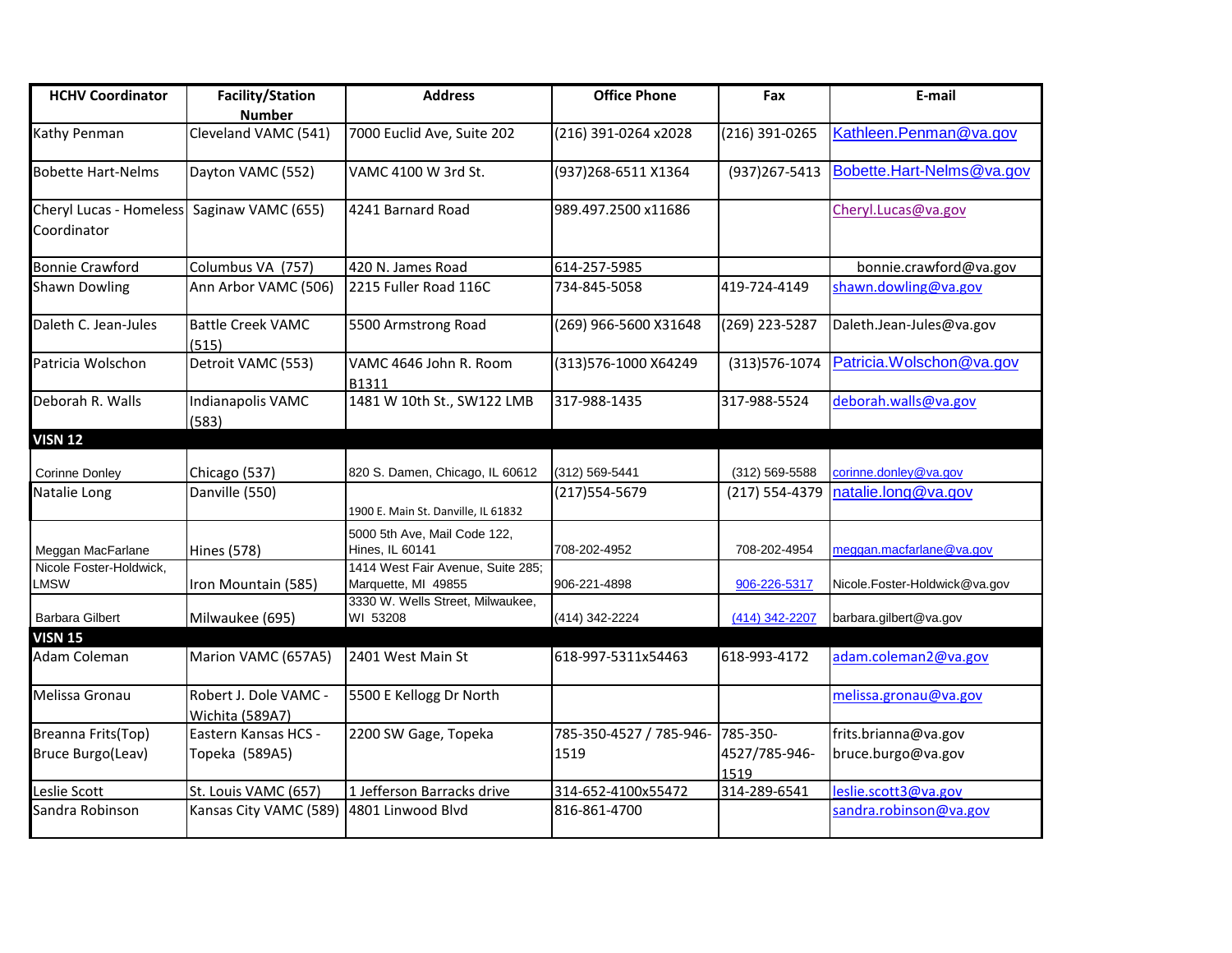| <b>HCHV Coordinator</b>     | <b>Facility/Station</b>                     | <b>Address</b>               | <b>Office Phone</b>     | Fax            | E-mail                             |
|-----------------------------|---------------------------------------------|------------------------------|-------------------------|----------------|------------------------------------|
|                             | <b>Number</b>                               |                              |                         |                |                                    |
| <b>Bruce Burgo</b>          | Leavenworth (589A6)                         | 4101 S4th Trafficway,        | (913) 682-2000 X53782   | (913) 758-4267 | Bruce.Burgo@va.gov                 |
|                             |                                             | Leavenworth                  |                         |                |                                    |
| Katie Burnham Wilkins       | Harry S. Truman VAMC -                      | 800 Hospital Drive           | 573-814-6244            | 573-814-6493   | katherine.wilkins@va.gov           |
|                             | Columbia (589A4)                            |                              |                         |                |                                    |
|                             |                                             |                              |                         |                |                                    |
| Craig Barwick               | Poplar Bluff VAMC                           | 1500 N Westwood Blvd         | 573-778-4458            | 573-778-4449   | craig.barwick@va.gov               |
|                             | (657A4)                                     |                              |                         |                |                                    |
| <b>VISN 16</b>              |                                             |                              |                         |                |                                    |
| Rena Powell, LCSW           | Alexandria VAMC (502)                       | 2495 Shreveport Hwy          | 318-466-2773            | 318-483-5177   | Rena.Powell@va.gov                 |
| Jodie Picciano-             | Gulf Coast Veterans HCS 400 Veterans Avenue |                              | 228-523-5018            | 228-523-5969   | Jodie.Picciano-Swanson@va.gov      |
| Swanson, LCSW               | (520)                                       |                              |                         |                |                                    |
| <b>Brian McAnally, LCSW</b> | Fayetteville-Ozarks HCS 1100 N. College Ave |                              | 479-444-4004            | 479-587-5916   | Brian.McAnally@va.gov              |
|                             | (564)                                       |                              |                         |                |                                    |
| Luis Paulino, LCSW          | Houston HCS (580)                           | 2002 Holcombe Blvd           | 713-794-3741            | 713-794-7647   | LuisR.Paulino@va.gov               |
| Kimberly Moore, LCSW        | Jackson VAMC (586)                          | 1500 East Woodrow Wilson     | 601-362-4471 ext. 5504  | 601-368-4016   | Kimberly.Moore1@va.gov             |
|                             |                                             | Drive Routing #122           |                         |                |                                    |
| Estella Morris, Ph.D,       | Little Rock VAMC (598)                      | 1000 Main Street             | 501-257-4499            | 501-244-1795   | Estella.Morris@va.gov              |
| LCSW                        |                                             |                              |                         |                |                                    |
| Eric Oleson, LCSW           | <b>New Orleans VAMC</b>                     | 2400 Canal Street            | 504-507-2000 Ext 65576  | 504-507-6111   | Eric.Oleson@va.gov                 |
| (Acting)                    | (629)                                       |                              |                         |                |                                    |
| Chocka Sullivan, LCSW       | Shreveport VAMC (667)                       | 510 E. Stone Avenue          | 318-990-4407            | 318-212-1193   | Chocka.Sullivan@va.gov             |
|                             |                                             |                              |                         |                |                                    |
| <b>VISN 17</b>              |                                             |                              |                         |                |                                    |
| Kathy Caldwell              | Amarillo (504)                              | 6010 Amarillo Blvd West      | 806-355-9703 x7543      | 806-356-3793   | KATHLEEN.CALDWELL3@VA.GO           |
|                             |                                             |                              |                         |                |                                    |
| Charm Mizer                 | El Paso (756)                               | 5001 N Piedras St            | 915 564-6537            |                | charm.mizer@va.gov                 |
| Tonya "Nickie" Starkey      | Big Spring - W. Tx (519)                    | 300 Veterans Blvd            | 432-213-8563            | 325-658-8104   | Tonya.Starkey@va.gov               |
| Kevin Hosey, LCSW           | North Texas (549)                           | 4500 S. Lancaster Rd.        | 214-857-0230            | 214-857-0923   | kevin.hosey@va.gov                 |
| Paula Wood, LCS             | Central Texas (674)                         | 1901 Veterans Memorial Drive | 254-743-1261            | 254-743-0137   | Paula. Wood 2@va.gov               |
|                             |                                             | (122)                        |                         |                |                                    |
| <b>Stephen Shomion</b>      | South Texas (671)                           | 4201 Medical Dr., Ste 280.   | 210-616-9915, Option 1. | 210-616-9710   | Stephen.Shomion@va.gov;H           |
|                             |                                             |                              |                         |                | erman.Montalvo@va.gov              |
| Carrie Myers, LPC-S         | Valley Coastal Bend                         | 5283 Old Brownsville Rd      | 361-806-5600 ext. 62294 | 361-806-5646   | carrie.myers2@va.gov               |
|                             | (740)                                       |                              |                         |                |                                    |
| <b>VISN 19</b>              |                                             |                              |                         |                |                                    |
| <b>Anthony Snell</b>        | Montana (436)                               | Williams St. Highway 12 W    | (406) 466-6045          |                | (406)447-7544 Anthony.Snell@va.gov |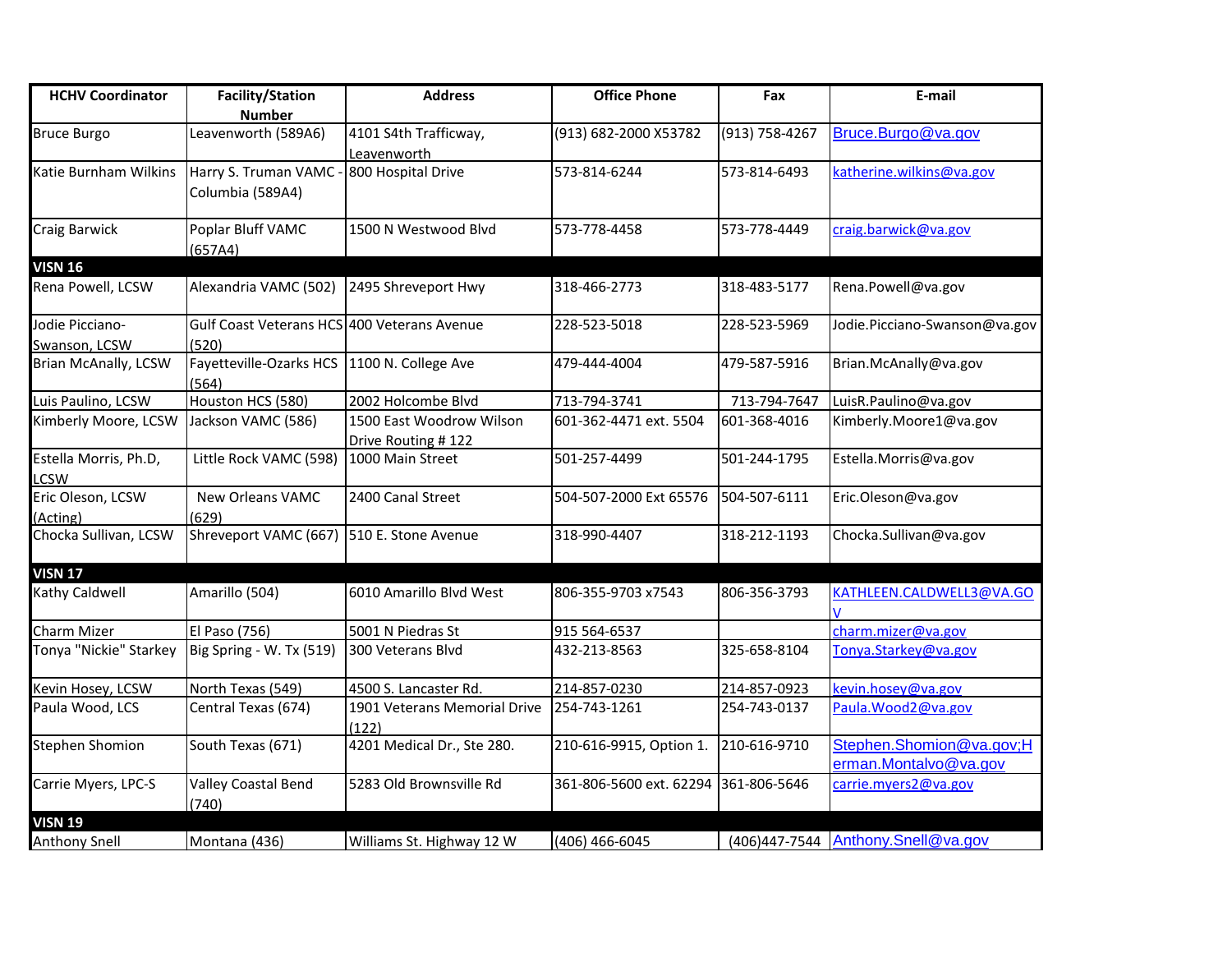| <b>HCHV Coordinator</b>    | <b>Facility/Station</b>             | <b>Address</b>                                                                                                                                        | <b>Office Phone</b>                               | Fax            | E-mail                             |
|----------------------------|-------------------------------------|-------------------------------------------------------------------------------------------------------------------------------------------------------|---------------------------------------------------|----------------|------------------------------------|
|                            | <b>Number</b>                       |                                                                                                                                                       |                                                   |                |                                    |
| Lisa Gossert               | Cheyenne (442)                      | VAMC 2360 E Pershing BLVD                                                                                                                             | (307)778-7349                                     |                | Lisa.Gossert@va.gov                |
| Michelle Lapidow           | E. Colorado (554)                   | VAMC 1055 Clermont St.                                                                                                                                | (303)399-8020 X4086                               | (303)383-5012  | Michelle.Lapidow@va.gov            |
| Lisa Strauss               | Grand Junction (575)                | 2121N. Ave                                                                                                                                            | (970)263-2800 X2723                               |                | Lisa.Strauss@va.gov                |
| Adam Cothran               | Muskogee (623)                      | Tulsa OutPt Clinic 9322 E 41st<br><b>ST</b>                                                                                                           | (918) 610-2015                                    | (918) 680-3701 | Adam.Cothran@va.gov                |
| Learnard Vile              | Oklahoma City (635)                 | 1140 NW 32nd St                                                                                                                                       | (405) 456-1708                                    | (405) 528-1628 | Learnard. Vile@va.gov              |
| Al Hernandez               | Salt Lake City (660)                | 2970 S. Maine Street Suite 100                                                                                                                        | (801)746-5561 X6330                               | (801) 584-1237 | Aldo.Hernandez@va.gov              |
| <b>Will Banks</b>          | Sheridan (666)                      | VAMC 1898 Fort Road                                                                                                                                   | (307) 672-3473 X3823                              |                | (307)672-1667 William.Banks@va.gov |
| <b>VISN 20</b>             |                                     |                                                                                                                                                       |                                                   |                |                                    |
| Anna Johnson-<br>Whitehead | <b>Boise (531)</b>                  | 500 W. Fort St. c/o River St.,<br>Boise, ID 83702                                                                                                     | (208) 422-1000 Ext. 7806                          | (208) 342-0646 | Anna.Johnson-<br>Whitehead@va.gov  |
| Rachel Carlson             | Portland (648)                      | VA Portland Medical Center,<br>PO Box 1035, Community Re-<br><b>Integration Service V3-CRS</b><br>3710 US Veterans Hospital<br>Road Portland OR 97207 | (503) 808-1256 OR<br>(800) 949-1004<br>ext. 51256 | 360 737-1424   | Rachel.Carlson@va.gov              |
| Emily M. Lewis, LCSW       | Roseburg (653)                      | 913 NW Garden Valley Blvd.,<br>Roseburg, OR 97471                                                                                                     | 541-440-1000 ext 40325                            | 360-737-1427   | emily.lewis@va.gov                 |
| <b>Meghan Deal</b>         | Puget Sound (663)                   | 1660 So. Columbian Way,<br>Seattle WA 98168                                                                                                           | (206) 277-6280                                    | 206-764-2514   | Meghan.Deal@va.gov                 |
| Shannon Dunkin             | Spokane (668)                       | 705 W. 2nd Ave Spokane, WA<br>99201                                                                                                                   | +1 (509) 462-2500 X4002                           | 509-462-2503   | Shannon.Dunkin@va.gov              |
| <b>VISN 21</b>             |                                     |                                                                                                                                                       |                                                   |                |                                    |
| Andrew (Thomas)<br>Taylor  | Pacific Islands VA HCS<br>(459)     | Spark Matsunaga Medical<br>Center 459 Patterson Road<br>Honolulu HI 96819                                                                             | 808-433-3520                                      | 808-433-0395   | ThomasA.Taylor@va.gov              |
| Michael "Jake" Martin      | SanFrancisco VA HCS<br>(662):       | 401 3rd St. San Francisco CA<br>94106                                                                                                                 | 415-281-5133                                      | 415-861-0323   | Michael.Martin1@va.gov             |
| Jennifer Knapp             | Palo Alto VA HCS (640)              | 795 Willow Road Menlo Park<br>CA 94025 (Mail Code 1800)                                                                                               | 650-493-5000x27337                                | 650-617-2669   | Jennifer.Knapp@va.gov              |
| Stephen Bruner             | Northern California VA              | 150 Muir Rd., Martinez, CA                                                                                                                            | (925) 372-2452                                    | 925-372-2443   | Stephen.Bruner@va.gov              |
| <b>Tracy Cascio</b>        | <b>HCS (612)</b>                    | 94553                                                                                                                                                 |                                                   |                | Tracy.Cascio@va.gov                |
| Stella Botello             | Central California VA<br>HCS (570); | 2615 E Clinton Ave Fresno CA<br>93703                                                                                                                 | 559-225-6100x4191                                 | 559-248-5202   | Stella.Botello@va.gov              |
| Elizabeth Pope             | Sierra Nevada VA HCS<br>(654);      | 975 Kirman Avenue Reno NV                                                                                                                             | 775-786-7200 x6414                                | 775-326-2958   | Elizabeth.Pope@va.gov              |